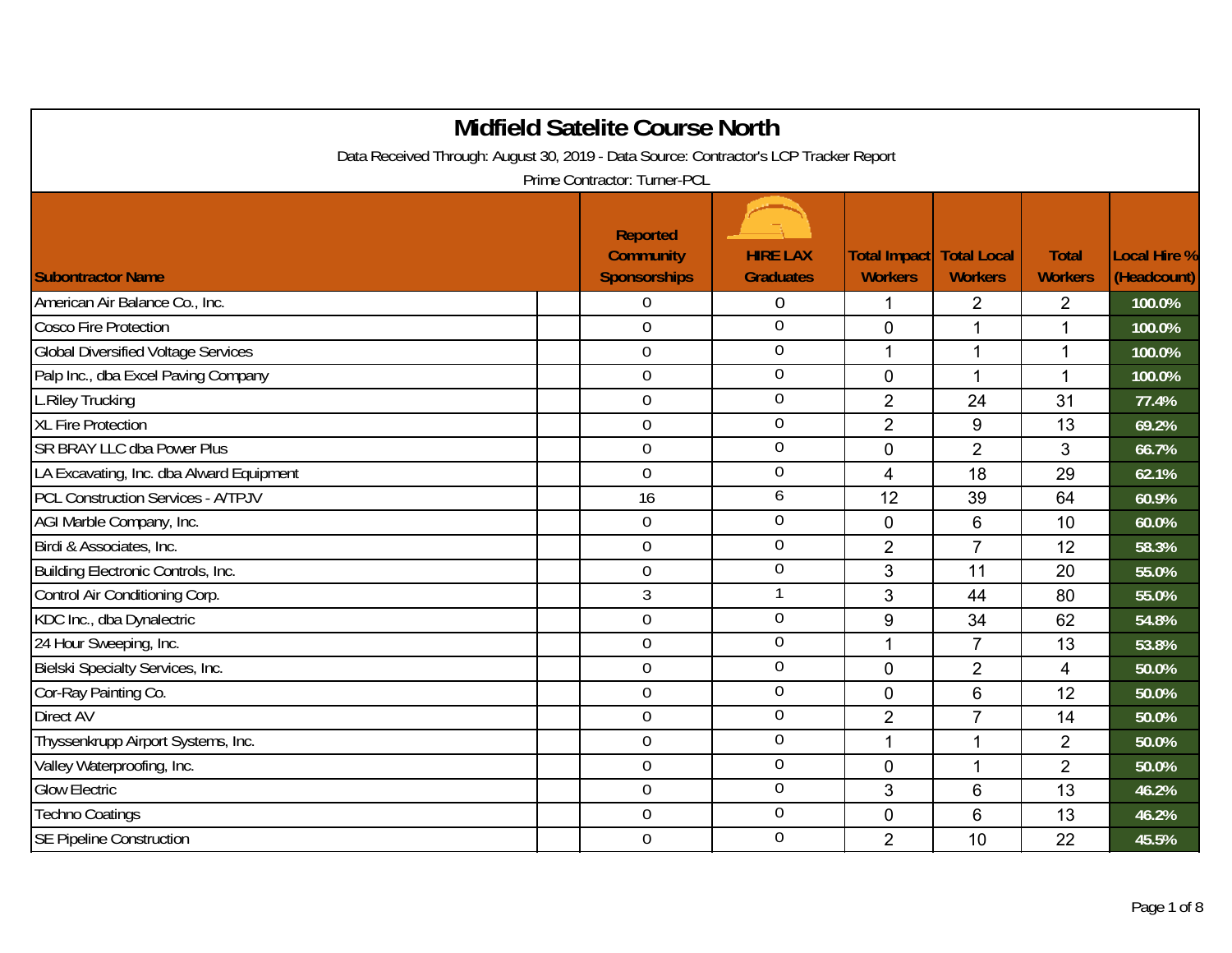| <b>Midfield Satelite Course North</b><br>Data Received Through: August 30, 2019 - Data Source: Contractor's LCP Tracker Report<br>Prime Contractor: Turner-PCL |                                                            |                                     |                                |                                      |                                |                                    |  |  |
|----------------------------------------------------------------------------------------------------------------------------------------------------------------|------------------------------------------------------------|-------------------------------------|--------------------------------|--------------------------------------|--------------------------------|------------------------------------|--|--|
| <b>Subontractor Name</b>                                                                                                                                       | <b>Reported</b><br><b>Community</b><br><b>Sponsorships</b> | <b>HIRE LAX</b><br><b>Graduates</b> | Total Impact<br><b>Workers</b> | <b>Total Local</b><br><b>Workers</b> | <b>Total</b><br><b>Workers</b> | <b>Local Hire %</b><br>(Headcount) |  |  |
| Diversified Production Services, Inc.                                                                                                                          | 0                                                          | $\Omega$                            | $\overline{4}$                 | 12                                   | 27                             | 44.4%                              |  |  |
| GEC <sub>2</sub>                                                                                                                                               | $\overline{0}$                                             | $\overline{0}$                      | 9                              | 46                                   | 105                            | 43.8%                              |  |  |
| CSI Electrical Contractors, Inc.                                                                                                                               | $\mathbf 0$                                                | $\boldsymbol{0}$                    | $\overline{2}$                 | $\overline{7}$                       | 16                             | 43.8%                              |  |  |
| California Earth Transport, Inc.                                                                                                                               | $\boldsymbol{0}$                                           | $\mathbf 0$                         | 13                             | 69                                   | 158                            | 43.7%                              |  |  |
| Courtney Inc.                                                                                                                                                  | $\overline{0}$                                             | $\overline{0}$                      | $\overline{0}$                 | 3                                    | $\overline{7}$                 | 42.9%                              |  |  |
| West Coast Firestopping, Inc.                                                                                                                                  | $\mathbf 0$                                                | $\mathbf 0$                         | $\overline{2}$                 | 6                                    | 14                             | 42.9%                              |  |  |
| TeraBand Technologies, Inc.                                                                                                                                    | $\mathbf{1}$                                               | -1                                  | $\mathfrak{S}$                 | 20                                   | 47                             | 42.6%                              |  |  |
| ISEC, Inc.                                                                                                                                                     | $\mathbf{1}$                                               | -1                                  | 12                             | 41                                   | 99                             | 41.4%                              |  |  |
| Safe Scaffolding                                                                                                                                               | $\mathbf 0$                                                | $\overline{0}$                      | 5                              | 12                                   | 29                             | 41.4%                              |  |  |
| Borbon, Inc.                                                                                                                                                   | $\overline{0}$                                             | $\mathbf 0$                         | $\overline{4}$                 | 18                                   | 44                             | 40.9%                              |  |  |
| <b>Top End Constructors</b>                                                                                                                                    | $\mathbf 0$                                                | $\mathbf 0$                         | $\overline{0}$                 | 13                                   | 32                             | 40.6%                              |  |  |
| Alert Insulation Co., Inc.                                                                                                                                     | $\mathbf 0$                                                | $\overline{0}$                      | 1                              | 8                                    | 20                             | 40.0%                              |  |  |
| Conti Corporation                                                                                                                                              | $\overline{0}$                                             | $\overline{0}$                      | $\Omega$                       | 6                                    | 15                             | 40.0%                              |  |  |
| <b>Comet Electric</b>                                                                                                                                          | $\mathbf 0$                                                | $\overline{0}$                      | 1                              | 15                                   | 38                             | 39.5%                              |  |  |
| San-Mar Construction Co., Inc.                                                                                                                                 | 3                                                          | $\boldsymbol{0}$                    | $\overline{4}$                 | 36                                   | 92                             | 39.1%                              |  |  |
| Vellutini Corp dba Royal Electric Company                                                                                                                      | $\mathbf 0$                                                | $\overline{0}$                      | $\mathbf{1}$                   | 12                                   | 31                             | 38.7%                              |  |  |
| Infinity Drywall Contracting, Inc.                                                                                                                             | $\mathbf{1}$                                               | 1                                   | $\overline{0}$                 | 5                                    | 13                             | 38.5%                              |  |  |
| Helix Electric, Inc.                                                                                                                                           | $\mathbf{1}$                                               | $\overline{\phantom{a}}$            | 16                             | 100                                  | 263                            | 38.0%                              |  |  |
| R&R Masonry, Inc.                                                                                                                                              | $\overline{0}$                                             | $\mathbf 0$                         | $\overline{2}$                 | 12                                   | 32                             | 37.5%                              |  |  |
| Rosendin Electric Inc                                                                                                                                          | $\mathbf 0$                                                | $\mathbf 0$                         | $\mathbf 1$                    | 3                                    | 8                              | 37.5%                              |  |  |
| Murrco Construction, Inc.                                                                                                                                      | $\overline{2}$                                             | $\overline{0}$                      | 3                              | 17                                   | 46                             | 37.0%                              |  |  |
| Blue Iron Foundations & Shoring LLC                                                                                                                            | $\mathbf 0$                                                | $\overline{0}$                      | $\overline{2}$                 | 4                                    | 11                             | 36.4%                              |  |  |
| Environmental Construction Group, Inc.                                                                                                                         | $\mathbf 0$                                                | $\mathbf 0$                         | 1                              | 12                                   | 33                             | 36.4%                              |  |  |
| Pan-Pacific Mechanical                                                                                                                                         | $\mathbf 0$                                                | $\overline{0}$                      | $\mathbf 0$                    | 8                                    | 22                             | 36.4%                              |  |  |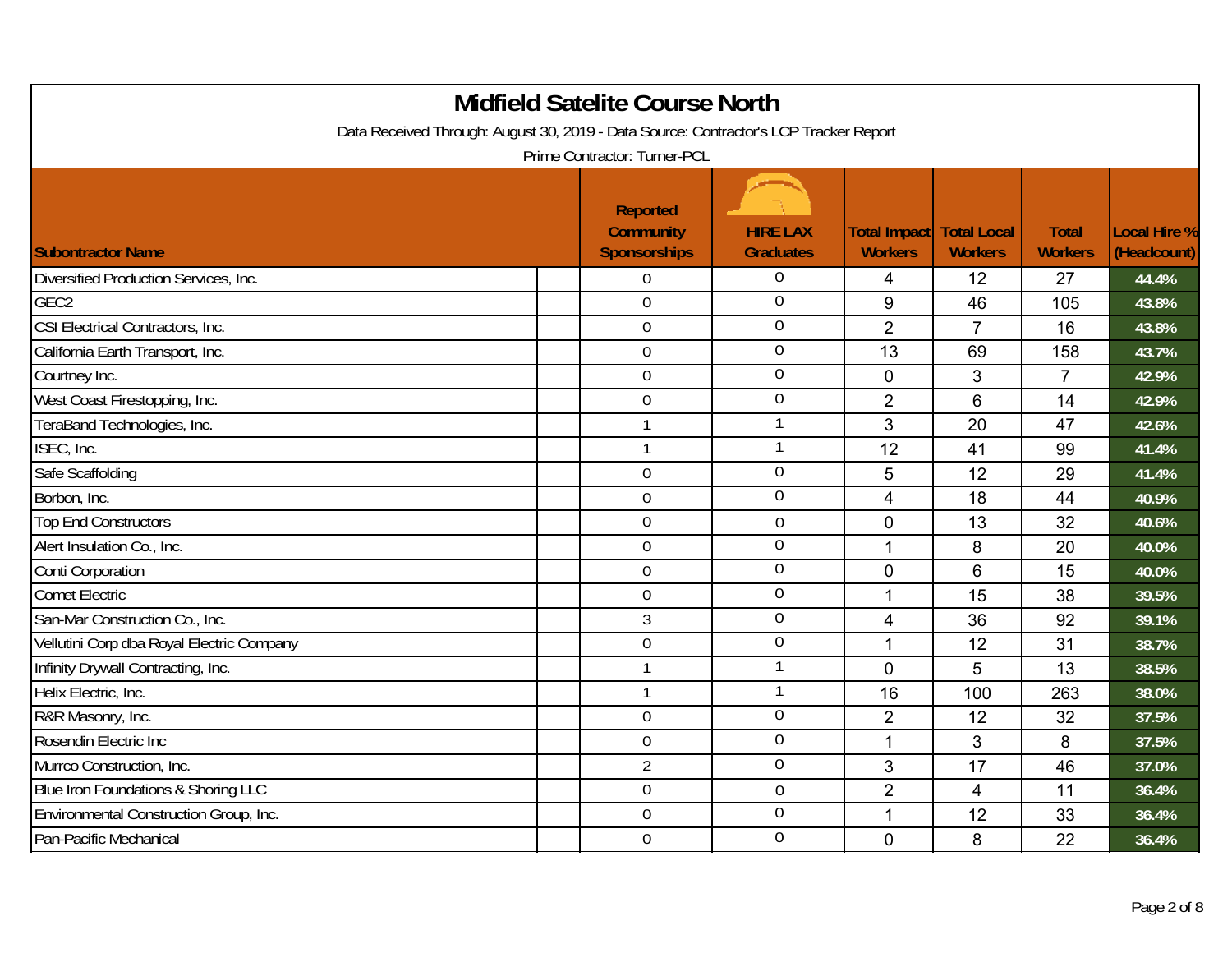| <b>Midfield Satelite Course North</b><br>Data Received Through: August 30, 2019 - Data Source: Contractor's LCP Tracker Report<br>Prime Contractor: Turner-PCL |                                                            |                                     |                                       |                                      |                                |                                    |  |
|----------------------------------------------------------------------------------------------------------------------------------------------------------------|------------------------------------------------------------|-------------------------------------|---------------------------------------|--------------------------------------|--------------------------------|------------------------------------|--|
| <b>Subontractor Name</b>                                                                                                                                       | <b>Reported</b><br><b>Community</b><br><b>Sponsorships</b> | <b>HIRE LAX</b><br><b>Graduates</b> | <b>Total Impact</b><br><b>Workers</b> | <b>Total Local</b><br><b>Workers</b> | <b>Total</b><br><b>Workers</b> | <b>Local Hire %</b><br>(Headcount) |  |
| <b>Taft Electric Company</b>                                                                                                                                   | 0                                                          | $\Omega$                            | $\overline{7}$                        | 18                                   | 50                             | 36.0%                              |  |
| <b>Tahlequah Steel</b>                                                                                                                                         | $\mathbf 0$                                                | $\Omega$                            | 5                                     | 18                                   | 50                             | 36.0%                              |  |
| Martinez Steel Corporation                                                                                                                                     | $\mathbf 0$                                                | $\mathbf 0$                         | 1                                     | 29                                   | 81                             | 35.8%                              |  |
| Alameda Construction Services, Inc.                                                                                                                            | 0                                                          | $\overline{0}$                      | 3                                     | 10                                   | 28                             | 35.7%                              |  |
| Coast Insulation Contractor, Inc. dba Coast Building Products                                                                                                  | $\overline{0}$                                             | $\theta$                            | $\overline{0}$                        | 5                                    | 14                             | 35.7%                              |  |
| Steve Bubalo Construction Co.                                                                                                                                  | $\overline{2}$                                             | $\overline{0}$                      | $\overline{4}$                        | 12                                   | 34                             | 35.3%                              |  |
| Zolnay Insulation, Inc.                                                                                                                                        | $\overline{0}$                                             | $\theta$                            | $\overline{0}$                        | 9                                    | 26                             | 34.6%                              |  |
| Muhlhauser Steel, Inc.                                                                                                                                         | $\overline{0}$                                             | $\overline{0}$                      | $\overline{2}$                        | 20                                   | 58                             | 34.5%                              |  |
| PCL Construction B- Tunnel/Concrete                                                                                                                            | 0                                                          | $\overline{0}$                      | $\overline{4}$                        | 10                                   | 29                             | 34.5%                              |  |
| RJ&J Construction, Inc.                                                                                                                                        | $\mathbf 0$                                                | $\overline{0}$                      | 3                                     | 10                                   | 29                             | 34.5%                              |  |
| NorthStar Contracting Group, Inc.                                                                                                                              | $\mathbf 0$                                                | $\overline{0}$                      | $\overline{0}$                        | 12                                   | 35                             | 34.3%                              |  |
| Saddleback Waterproofing                                                                                                                                       | $\mathbf 0$                                                | $\overline{0}$                      | $\overline{2}$                        | 12                                   | 35                             | 34.3%                              |  |
| <b>Granite Construction Company</b>                                                                                                                            | $\overline{4}$                                             | 1                                   | 26                                    | 114                                  | 336                            | 33.9%                              |  |
| Penhall Company                                                                                                                                                | $\overline{0}$                                             | $\mathbf 0$                         | $\overline{2}$                        | 22                                   | 65                             | 33.8%                              |  |
| <b>Concrete Coring Company</b>                                                                                                                                 | $\mathbf 0$                                                | $\mathbf 0$                         | 1                                     | 8                                    | 24                             | 33.3%                              |  |
| Corradini Corp                                                                                                                                                 | $\mathbf 0$                                                | $\overline{0}$                      | 1                                     | $\overline{4}$                       | 12                             | 33.3%                              |  |
| McDonough Construction Rentals, Inc.                                                                                                                           | $\mathbf 0$                                                | $\overline{0}$                      | $\Omega$                              | 6                                    | 18                             | 33.3%                              |  |
| Northwest Excavating, Inc.                                                                                                                                     | $\overline{0}$                                             | $\mathbf 0$                         | $\Omega$                              | 1                                    | 3                              | 33.3%                              |  |
| Upland Contracting, Inc.                                                                                                                                       | $\overline{0}$                                             | $\overline{0}$                      | $\overline{0}$                        | $\overline{2}$                       | 6                              | 33.3%                              |  |
| Best Contracting Services, Inc.                                                                                                                                | $\mathbf 0$                                                | $\overline{0}$                      | 8                                     | 53                                   | 163                            | 32.5%                              |  |
| Premier Tile & Marble                                                                                                                                          | $\mathbf 0$                                                | $\mathbf 0$                         | $\mathbf{1}$                          | 11                                   | 34                             | 32.4%                              |  |
| Cowelco                                                                                                                                                        | $\mathbf{1}$                                               | $\overline{0}$                      | $\overline{2}$                        | 9                                    | 28                             | 32.1%                              |  |
| <b>Wolverine Fire Protection Co</b>                                                                                                                            | 4                                                          | 4                                   | $\overline{7}$                        | 18                                   | 56                             | 32.1%                              |  |
| Anning-Johnson Company                                                                                                                                         | 1                                                          | $\overline{0}$                      | 4                                     | 16                                   | 50                             | 32.0%                              |  |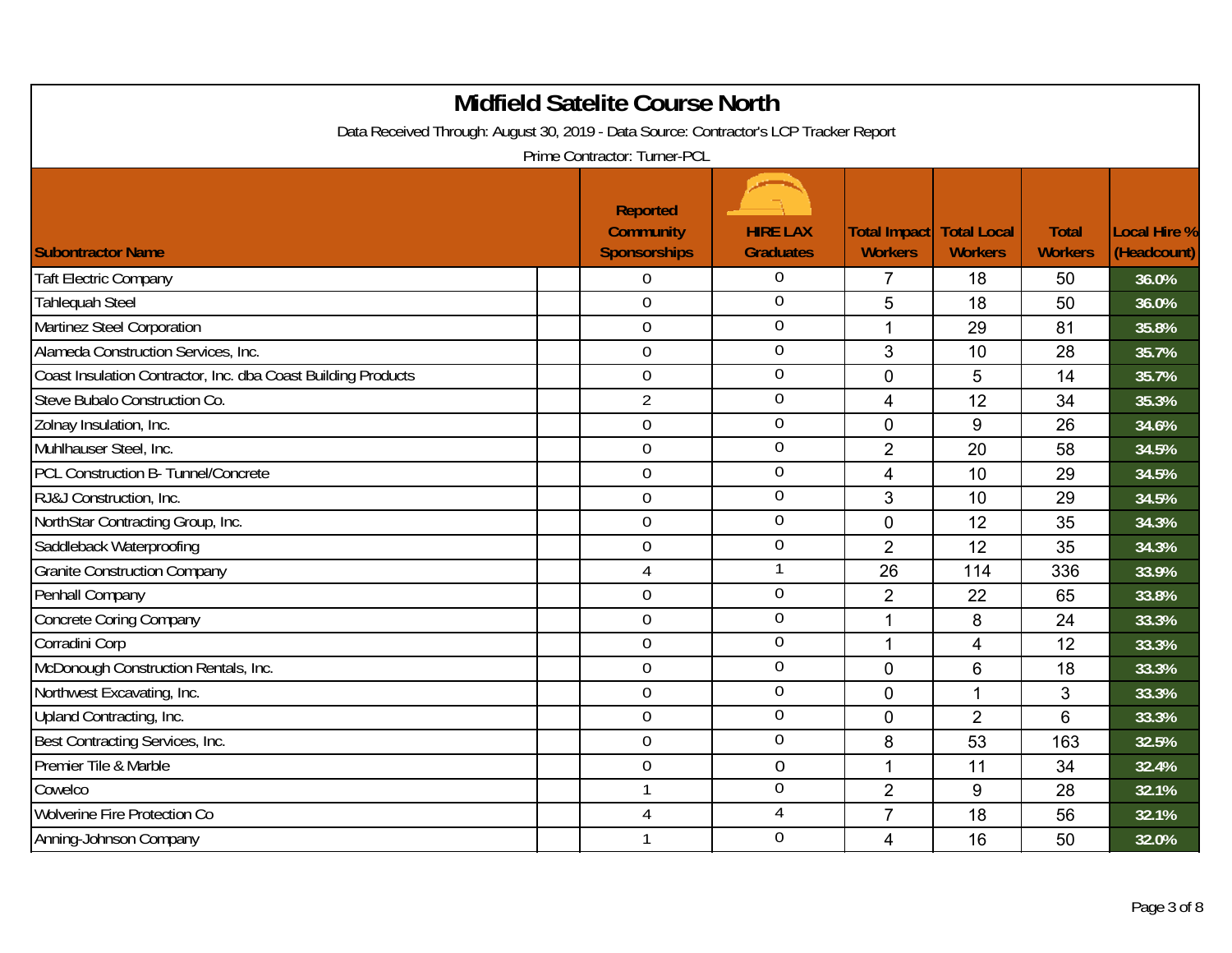| <b>Midfield Satelite Course North</b><br>Data Received Through: August 30, 2019 - Data Source: Contractor's LCP Tracker Report<br>Prime Contractor: Turner-PCL |                                                            |                                     |                                       |                                      |                                |                                    |  |  |
|----------------------------------------------------------------------------------------------------------------------------------------------------------------|------------------------------------------------------------|-------------------------------------|---------------------------------------|--------------------------------------|--------------------------------|------------------------------------|--|--|
| <b>Subontractor Name</b>                                                                                                                                       | <b>Reported</b><br><b>Community</b><br><b>Sponsorships</b> | <b>HIRE LAX</b><br><b>Graduates</b> | <b>Total Impact</b><br><b>Workers</b> | <b>Total Local</b><br><b>Workers</b> | <b>Total</b><br><b>Workers</b> | <b>Local Hire %</b><br>(Headcount) |  |  |
| Gonsalves & Santucci dba Conco                                                                                                                                 | 3                                                          | -1                                  | 14                                    | 114                                  | 357                            | 31.9%                              |  |  |
| Crown Fence Co.                                                                                                                                                | $\overline{0}$                                             | $\overline{0}$                      | 1                                     | 14                                   | 44                             | 31.8%                              |  |  |
| Mike Zarp, Inc.                                                                                                                                                | $\mathbf 0$                                                | $\mathbf 0$                         | 3                                     | 13                                   | 41                             | 31.7%                              |  |  |
| <b>NOR-CAL Pipeline Services</b>                                                                                                                               | $\mathbf 0$                                                | $\overline{0}$                      | $\overline{2}$                        | 19                                   | 60                             | 31.7%                              |  |  |
| Malcolm Drilling Co., Inc.                                                                                                                                     | $\mathbf 0$                                                | $\overline{0}$                      | $\overline{4}$                        | 20                                   | 65                             | 30.8%                              |  |  |
| South Coast Specialty Construction                                                                                                                             | $\mathbf 0$                                                | $\overline{0}$                      | $\mathbf 0$                           | 4                                    | 13                             | 30.8%                              |  |  |
| <b>Otis Elevator Company</b>                                                                                                                                   | $\mathbf 0$                                                | $\overline{0}$                      | $\overline{4}$                        | 31                                   | 103                            | 30.1%                              |  |  |
| <b>Farwest Insulation Contracting</b>                                                                                                                          | $\mathbf 0$                                                | $\overline{0}$                      | $\overline{2}$                        | 3                                    | 10                             | 30.0%                              |  |  |
| <b>Griffith Company</b>                                                                                                                                        | $\overline{2}$                                             | $\mathbf 0$                         | 13                                    | 69                                   | 230                            | 30.0%                              |  |  |
| Gerdau Reinforcing Steel                                                                                                                                       | $\overline{4}$                                             | $\overline{0}$                      | 9                                     | 47                                   | 157                            | 29.9%                              |  |  |
| McGuire Contracting, Inc.                                                                                                                                      | $\overline{2}$                                             | $\mathbf{1}$                        | 8                                     | 63                                   | 212                            | 29.7%                              |  |  |
| Performance Contracting, Inc.                                                                                                                                  | $\overline{0}$                                             | $\overline{0}$                      | 27                                    | 94                                   | 324                            | 29.0%                              |  |  |
| <b>LNA Concrete Structures, Inc.</b>                                                                                                                           | 0                                                          | $\overline{0}$                      | 3                                     | 8                                    | 28                             | 28.6%                              |  |  |
| Machado & Sons Construction, Inc.                                                                                                                              | 0                                                          | $\mathbf 0$                         | 1                                     | $\overline{2}$                       | $\overline{7}$                 | 28.6%                              |  |  |
| Bagatelos Glass Systems, Inc.                                                                                                                                  | 3                                                          | $\overline{1}$                      | 1                                     | 13                                   | 46                             | 28.3%                              |  |  |
| Southwest Steel of California, Inc.                                                                                                                            | 0                                                          | $\overline{0}$                      | 1                                     | 16                                   | 57                             | 28.1%                              |  |  |
| <b>Shoring Engineers</b>                                                                                                                                       | 0                                                          | $\overline{0}$                      | $\overline{\mathbf{4}}$               | 39                                   | 139                            | 28.1%                              |  |  |
| Bryton Engineering & Grading, Inc. dba Premiere                                                                                                                | 0                                                          | $\overline{0}$                      | 1                                     | 8                                    | 31                             | 25.8%                              |  |  |
| A Power Sweeping, Inc.                                                                                                                                         | $\overline{0}$                                             | $\mathbf 0$                         | $\overline{0}$                        | $\mathbf{1}$                         | 4                              | 25.0%                              |  |  |
| <b>Brady Company</b>                                                                                                                                           | $\mathbf 0$                                                | $\mathbf 0$                         | $\overline{2}$                        | 8                                    | 32                             | 25.0%                              |  |  |
| Crown Corr, Inc.                                                                                                                                               | $\mathbf 0$                                                | $\overline{0}$                      | $\overline{2}$                        | 8                                    | 32                             | 25.0%                              |  |  |
| Karcher Interiors Systems, Inc.                                                                                                                                | $\overline{2}$                                             | $\overline{2}$                      | 1                                     | 4                                    | 16                             | 25.0%                              |  |  |
| Kellar Sweeping, Inc.                                                                                                                                          | 0                                                          | $\mathbf 0$                         | $\mathbf 0$                           | $\overline{1}$                       | 4                              | 25.0%                              |  |  |
| KM3N-B dba Terra-Petra                                                                                                                                         | 0                                                          | $\overline{0}$                      | $\mathbf 0$                           | 1                                    | 4                              | 25.0%                              |  |  |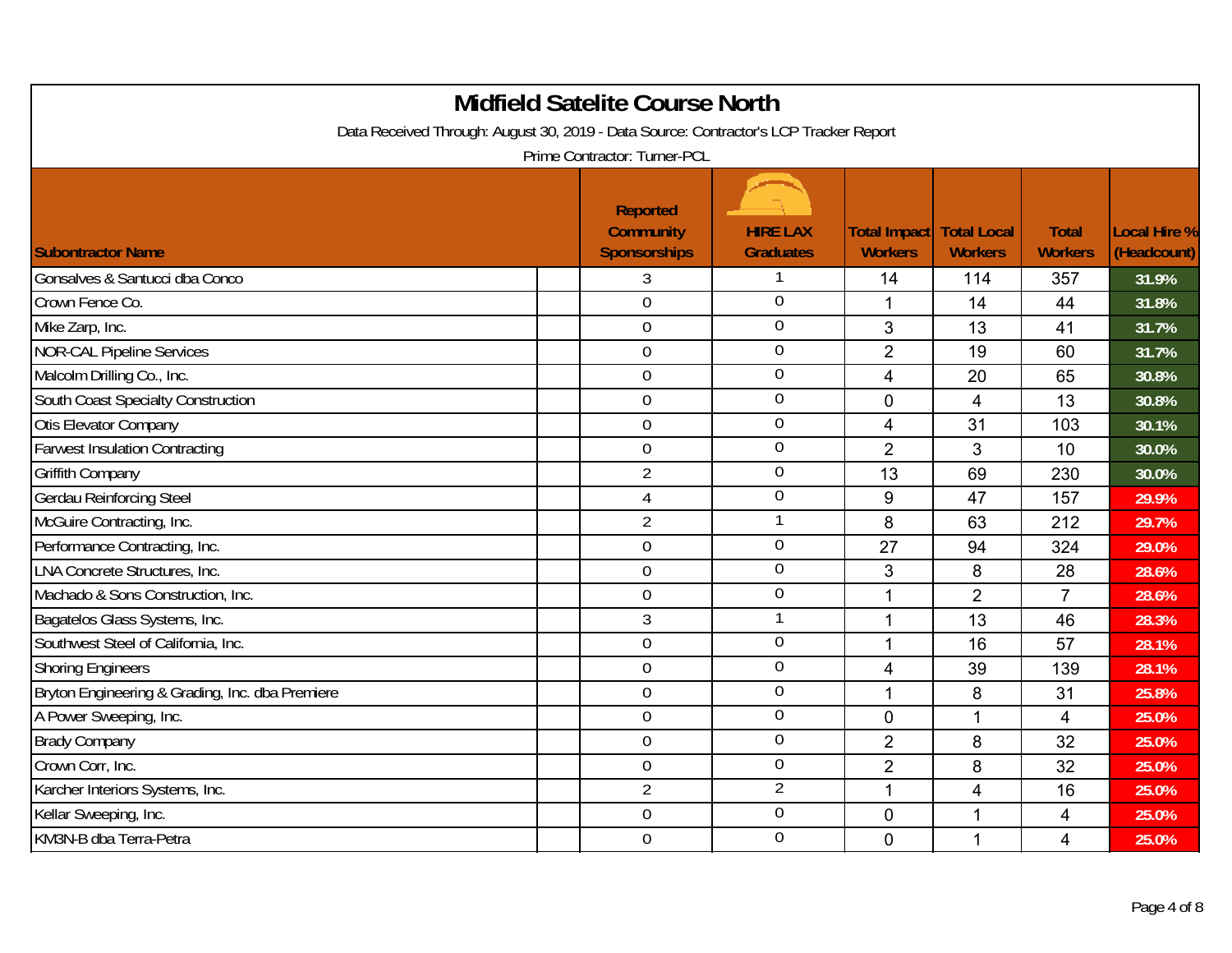| <b>Midfield Satelite Course North</b><br>Data Received Through: August 30, 2019 - Data Source: Contractor's LCP Tracker Report<br>Prime Contractor: Turner-PCL |  |                                                            |                                     |                                                   |                         |                                |                             |  |
|----------------------------------------------------------------------------------------------------------------------------------------------------------------|--|------------------------------------------------------------|-------------------------------------|---------------------------------------------------|-------------------------|--------------------------------|-----------------------------|--|
| <b>Subontractor Name</b>                                                                                                                                       |  | <b>Reported</b><br><b>Community</b><br><b>Sponsorships</b> | <b>HIRE LAX</b><br><b>Graduates</b> | <b>Total Impact Total Local</b><br><b>Workers</b> | <b>Workers</b>          | <b>Total</b><br><b>Workers</b> | Local Hire %<br>(Headcount) |  |
| <b>PG Cutting Services</b>                                                                                                                                     |  | 1                                                          | $\theta$                            | $\mathbf 0$                                       | $\overline{2}$          | 8                              | 25.0%                       |  |
| Silverado Tile and Stone, Inc.                                                                                                                                 |  | $\overline{0}$                                             | $\overline{0}$                      | $\Omega$                                          | 3                       | 12                             | 25.0%                       |  |
| Sterndahl Enterprises, Inc.                                                                                                                                    |  | $\mathbf 0$                                                | $\boldsymbol{0}$                    | $\overline{2}$                                    | 10                      | 40                             | 25.0%                       |  |
| Throop Lightweight Fill, Inc.                                                                                                                                  |  | $\mathbf 0$                                                | $\boldsymbol{0}$                    | $\mathbf 0$                                       | $\mathbf 1$             | 4                              | 25.0%                       |  |
| W.A. Rasic Construction Company, Inc.                                                                                                                          |  | $\overline{0}$                                             | $\overline{0}$                      | $\Omega$                                          | $\overline{2}$          | 8                              | 25.0%                       |  |
| Traffic Management, Inc.                                                                                                                                       |  | $\overline{0}$                                             | $\mathbf 0$                         | $\mathbf 0$                                       | 5                       | 21                             | 23.8%                       |  |
| Allied Steel Co., Inc.                                                                                                                                         |  | $\mathbf{1}$                                               | 1                                   | $\overline{4}$                                    | 19                      | 80                             | 23.8%                       |  |
| Limbach Company LC                                                                                                                                             |  | $\overline{0}$                                             | $\overline{0}$                      | 6                                                 | 33                      | 140                            | 23.6%                       |  |
| Merli Concrete Pumping                                                                                                                                         |  | $\boldsymbol{0}$                                           | $\boldsymbol{0}$                    | $\mathbf 0$                                       | $\overline{\mathbf{4}}$ | 17                             | 23.5%                       |  |
| Sequoia Consultants Inc                                                                                                                                        |  | $\mathbf 0$                                                | $\overline{0}$                      | $\overline{0}$                                    | 3                       | 13                             | 23.1%                       |  |
| <b>Schuff Steel</b>                                                                                                                                            |  | 4                                                          | $\mathbf 1$                         | 9                                                 | 45                      | 198                            | 22.7%                       |  |
| <b>Applied Engineering Concepts</b>                                                                                                                            |  | $\overline{0}$                                             | $\mathbf 0$                         | $\overline{0}$                                    | $\overline{2}$          | 9                              | 22.2%                       |  |
| Conco Pumping, Inc.                                                                                                                                            |  | $\mathbf{1}$                                               | $\boldsymbol{0}$                    | $\overline{1}$                                    | 6                       | 28                             | 21.4%                       |  |
| <b>Clevland Marble LP</b>                                                                                                                                      |  | $\overline{0}$                                             | $\mathbf 0$                         | $\mathbf 0$                                       | 6                       | 29                             | 20.7%                       |  |
| Air Conditioning Control Systems, Inc.                                                                                                                         |  | $\overline{0}$                                             | $\mathbf 0$                         | $\mathbf 0$                                       | 1                       | 5                              | 20.0%                       |  |
| Bill Carr Surveys, Inc.                                                                                                                                        |  | $\mathbf 0$                                                | $\overline{0}$                      | $\overline{0}$                                    | $\mathbf{1}$            | 5                              | 20.0%                       |  |
| GeoDesign, Inc.                                                                                                                                                |  | $\overline{0}$                                             | $\overline{0}$                      | $\overline{2}$                                    | 3                       | 15                             | 20.0%                       |  |
| Karcher Insulation, Inc.                                                                                                                                       |  | $\overline{0}$                                             | $\mathbf 0$                         | 1                                                 | $\mathbf{1}$            | 5                              | 20.0%                       |  |
| Nold's Equipment                                                                                                                                               |  | $\mathbf 0$                                                | $\boldsymbol{0}$                    | $\mathbf{1}$                                      | 1                       | 5                              | 20.0%                       |  |
| Orange County Plastering Company                                                                                                                               |  | $\mathbf{1}$                                               | 1                                   | 5                                                 | 11                      | 55                             | 20.0%                       |  |
| Rouch Rebar, Inc.                                                                                                                                              |  | $\overline{0}$                                             | $\mathbf 0$                         | $\mathbf 0$                                       | $\mathbf{1}$            | 5                              | 20.0%                       |  |
| TechCorr USA Management, LLC                                                                                                                                   |  | $\mathbf 0$                                                | $\boldsymbol{0}$                    | $\Omega$                                          | 1                       | 5                              | 20.0%                       |  |
| Blois Construction, Inc.                                                                                                                                       |  | $\overline{2}$                                             |                                     | $\overline{2}$                                    | 10                      | 52                             | 19.2%                       |  |
| <b>Austin Enterprise</b>                                                                                                                                       |  | $\overline{0}$                                             | $\mathbf 0$                         | $\mathbf 0$                                       | 8                       | 44                             | 18.2%                       |  |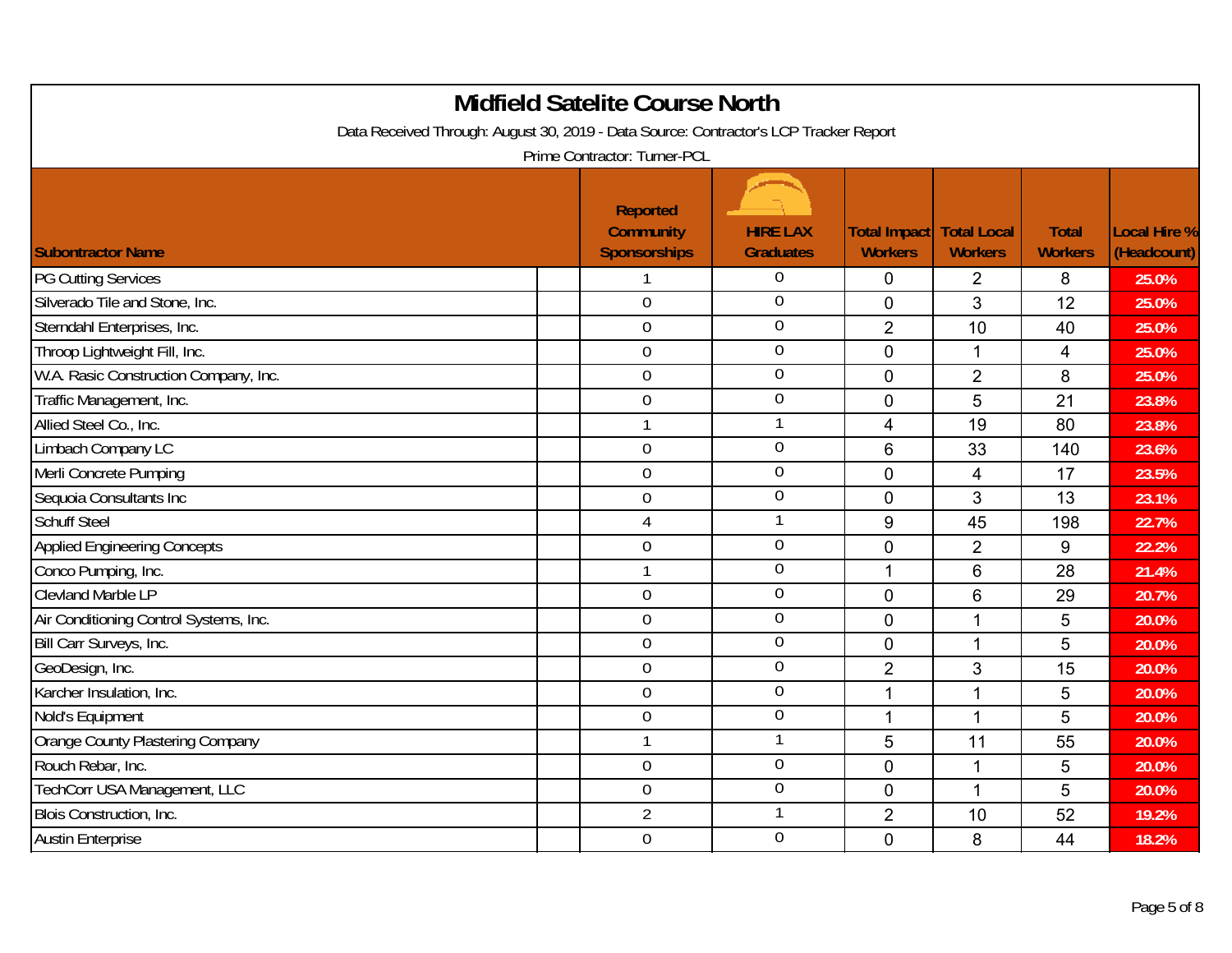| Data Received Through: August 30, 2019 - Data Source: Contractor's LCP Tracker Report | <b>Midfield Satelite Course North</b><br>Prime Contractor: Turner-PCL |                                     |                                |                                      |                                |                                    |
|---------------------------------------------------------------------------------------|-----------------------------------------------------------------------|-------------------------------------|--------------------------------|--------------------------------------|--------------------------------|------------------------------------|
| <b>Subontractor Name</b>                                                              | <b>Reported</b><br><b>Community</b><br><b>Sponsorships</b>            | <b>HIRE LAX</b><br><b>Graduates</b> | Total Impact<br><b>Workers</b> | <b>Total Local</b><br><b>Workers</b> | <b>Total</b><br><b>Workers</b> | <b>Local Hire %</b><br>(Headcount) |
| Signature Flooring, Inc.                                                              | 0                                                                     | $\Omega$                            | $\mathbf 0$                    | 6                                    | 33                             | 18.2%                              |
| Bigge Crane and Rigging Co.                                                           | $\overline{0}$                                                        | $\overline{0}$                      | $\overline{2}$                 | 3                                    | 17                             | 17.6%                              |
| Commercial Scaffolding of CA, Inc.                                                    | 0                                                                     | $\mathbf 0$                         | $\mathbf 0$                    | 4                                    | 23                             | 17.4%                              |
| Vertical Access, Inc.                                                                 | $\mathbf 0$                                                           | $\theta$                            | $\mathbf 1$                    | 9                                    | 52                             | 17.3%                              |
| Sign Age Identity Systems, Inc.                                                       | $\overline{0}$                                                        | $\overline{0}$                      | $\Omega$                       | $\overline{2}$                       | 12                             | 16.7%                              |
| Martin Bros./Marcowall, Inc.                                                          | $\mathbf 0$                                                           | $\overline{0}$                      | 1                              | $\overline{2}$                       | 14                             | 14.3%                              |
| RR Leonard Company                                                                    | $\boldsymbol{0}$                                                      | $\overline{0}$                      | $\overline{0}$                 | $\mathbf{1}$                         | $\overline{7}$                 | 14.3%                              |
| Martin Integrated                                                                     | $\overline{0}$                                                        | $\overline{0}$                      | $\overline{0}$                 | 5                                    | 37                             | 13.5%                              |
| RMA Group, Inc.                                                                       | $\mathbf 0$                                                           | $\mathbf 0$                         | 1                              | 4                                    | 31                             | 12.9%                              |
| Ampco North, Inc.                                                                     | 0                                                                     | $\overline{0}$                      | $\overline{0}$                 | $\mathbf{1}$                         | 8                              | 12.5%                              |
| Pfeiler & Associates Engineers, Inc.                                                  | $\mathbf 0$                                                           | $\overline{0}$                      | $\overline{0}$                 | $\overline{2}$                       | 16                             | 12.5%                              |
| RJ Lalonde, Inc.                                                                      | $\overline{0}$                                                        | $\overline{0}$                      | $\overline{2}$                 | $\overline{2}$                       | 16                             | 12.5%                              |
| <b>Badger Daylighting</b>                                                             | $\mathbf 0$                                                           | $\mathbf 0$                         | $\overline{0}$                 | $\overline{2}$                       | 19                             | 10.5%                              |
| Murray Company                                                                        | $\mathbf 0$                                                           | $\mathbf 0$                         | $\overline{0}$                 | 6                                    | 62                             | 9.7%                               |
| J.R. Construction                                                                     | $\mathbf 0$                                                           | $\mathbf 0$                         | $\mathbf 0$                    | $\mathbf 1$                          | 11                             | 9.1%                               |
| <b>Bragg Crane Service</b>                                                            | $\mathbf 0$                                                           | $\overline{0}$                      | $\mathbf{1}$                   | 8                                    | 89                             | 9.0%                               |
| Savala Equipment Company, Inc.                                                        | $\overline{0}$                                                        | $\overline{0}$                      | $\Omega$                       | $\overline{2}$                       | 23                             | 8.7%                               |
| Doty Bros. Construction Co.                                                           | $\overline{0}$                                                        | $\overline{0}$                      | 1                              | 1                                    | 12                             | 8.3%                               |
| Reliable Construction Services, LLC                                                   | $\overline{0}$                                                        | $\overline{0}$                      | $\overline{0}$                 | $\mathbf{1}$                         | 15                             | 6.7%                               |
| United Riggers & Erectors, Inc.                                                       | $\mathbf 0$                                                           | $\overline{0}$                      | $\mathbf 0$                    | $\mathbf{1}$                         | 15                             | 6.7%                               |
| Addison Equipment Rental                                                              | $\mathbf 0$                                                           | $\overline{0}$                      | $\mathbf 0$                    | $\mathbf 0$                          | $\overline{2}$                 | 0.0%                               |
| Antigo Construction, Inc.                                                             | $\overline{0}$                                                        | $\overline{0}$                      | $\overline{0}$                 | $\overline{0}$                       | $\overline{2}$                 | 0.0%                               |
| ARS Construction Services, Inc. dba Concrete Cutting IntL.                            | 0                                                                     | $\overline{0}$                      | $\mathbf 0$                    | $\overline{0}$                       | $\overline{2}$                 | 0.0%                               |
| Ayala Boring, Inc.                                                                    | $\overline{0}$                                                        | $\overline{0}$                      | $\mathbf 0$                    | 0                                    | 11                             | 0.0%                               |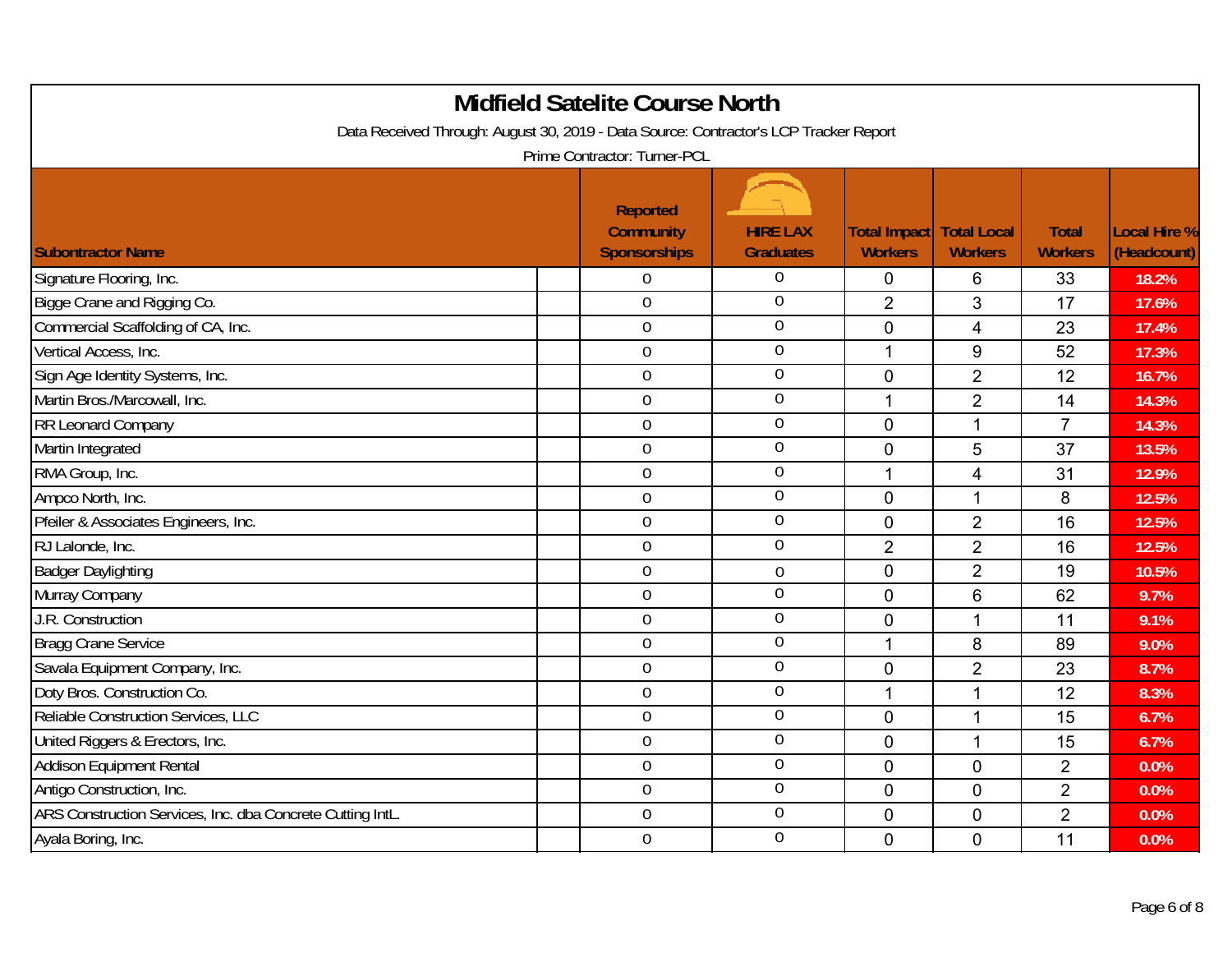| <b>Midfield Satelite Course North</b><br>Data Received Through: August 30, 2019 - Data Source: Contractor's LCP Tracker Report<br>Prime Contractor: Turner-PCL |                                                            |                                     |                                |                                      |                                |                                    |  |  |
|----------------------------------------------------------------------------------------------------------------------------------------------------------------|------------------------------------------------------------|-------------------------------------|--------------------------------|--------------------------------------|--------------------------------|------------------------------------|--|--|
| <b>Subontractor Name</b>                                                                                                                                       | <b>Reported</b><br><b>Community</b><br><b>Sponsorships</b> | <b>HIRE LAX</b><br><b>Graduates</b> | Total Impact<br><b>Workers</b> | <b>Total Local</b><br><b>Workers</b> | <b>Total</b><br><b>Workers</b> | <b>Local Hire %</b><br>(Headcount) |  |  |
| <b>BHC Crane, LLC</b>                                                                                                                                          | 0                                                          | $\theta$                            | 0                              | $\mathbf 0$                          | 18                             | 0.0%                               |  |  |
| Cascade Drilling, LP                                                                                                                                           | $\overline{0}$                                             | $\theta$                            | $\overline{0}$                 | $\overline{0}$                       | 5                              | 0.0%                               |  |  |
| <b>CATTRAC Construction</b>                                                                                                                                    | $\mathbf 0$                                                | $\mathbf 0$                         | $\mathbf 0$                    | $\pmb{0}$                            | 1                              | 0.0%                               |  |  |
| Cell Crete Corporation Inc                                                                                                                                     | $\boldsymbol{0}$                                           | $\overline{0}$                      | $\mathbf 0$                    | 0                                    | 8                              | 0.0%                               |  |  |
| Century Sweeping, Inc.                                                                                                                                         | $\overline{0}$                                             | $\overline{0}$                      | $\overline{0}$                 | $\overline{0}$                       | 3                              | 0.0%                               |  |  |
| Cindy Trump Inc., dba Lindy's Cold Planing                                                                                                                     | 0                                                          | $\mathbf 0$                         | $\mathbf{0}$                   | $\overline{0}$                       | $\overline{2}$                 | 0.0%                               |  |  |
| <b>Connor Concrete Cutting and Coring</b>                                                                                                                      | $\mathbf 0$                                                | $\overline{0}$                      | $\overline{0}$                 | 0                                    | 10                             | 0.0%                               |  |  |
| Crane Rental Service, Inc.                                                                                                                                     | $\overline{0}$                                             | $\overline{0}$                      | $\mathbf 0$                    | $\mathbf 0$                          | 42                             | 0.0%                               |  |  |
| D7 Consulting Inc.                                                                                                                                             | $\mathbf 0$                                                | $\overline{0}$                      | $\mathbf 0$                    | $\mathbf 0$                          | 6                              | 0.0%                               |  |  |
| Dean's Certified Welding, Inc.                                                                                                                                 | $\overline{0}$                                             | $\overline{0}$                      | $\Omega$                       | $\mathbf 0$                          | 18                             | 0.0%                               |  |  |
| <b>DSM Construction Inc.</b>                                                                                                                                   | $\overline{0}$                                             | $\overline{0}$                      | $\overline{0}$                 | $\overline{0}$                       | 1                              | 0.0%                               |  |  |
| <b>ECCO Equipment Corporation</b>                                                                                                                              | 0                                                          | $\overline{0}$                      | $\mathbf 0$                    | $\mathbf 0$                          | 1                              | 0.0%                               |  |  |
| <b>Electro Construction Corp</b>                                                                                                                               | $\overline{0}$                                             | $\overline{0}$                      | $\Omega$                       | $\mathbf 0$                          | 4                              | 0.0%                               |  |  |
| <b>Exsell Sales Associates Inc</b>                                                                                                                             | $\mathbf 0$                                                | $\overline{0}$                      | $\overline{0}$                 | $\mathbf 0$                          | 3                              | 0.0%                               |  |  |
| FasTrack Rentals, Inc.                                                                                                                                         | 0                                                          | $\mathbf 0$                         | $\mathbf 0$                    | $\mathbf 0$                          | $\overline{2}$                 | 0.0%                               |  |  |
| Fine Grade Equipment, Inc.                                                                                                                                     | $\mathbf 0$                                                | $\overline{0}$                      | $\overline{0}$                 | $\mathbf 0$                          | 11                             | 0.0%                               |  |  |
| G and S Mechanical USA, Inc.                                                                                                                                   | $\mathbf 0$                                                | $\overline{0}$                      | $\overline{0}$                 | $\mathbf 0$                          | 5                              | 0.0%                               |  |  |
| G&F Concrete Cutting, Inc.                                                                                                                                     | $\overline{0}$                                             | $\overline{0}$                      | $\mathbf 0$                    | $\mathbf 0$                          | $\mathbf 1$                    | 0.0%                               |  |  |
| Golden State Boring & Pipe Jacking, Inc.                                                                                                                       | $\overline{0}$                                             | $\overline{0}$                      | $\overline{0}$                 | $\overline{0}$                       | 4                              | 0.0%                               |  |  |
| <b>Griffin Contract Dewatering, LLC</b>                                                                                                                        | 0                                                          | $\overline{0}$                      | $\mathbf 0$                    | $\pmb{0}$                            | 5                              | 0.0%                               |  |  |
| <b>Hydraulic Crane LLC</b>                                                                                                                                     | $\overline{0}$                                             | $\overline{0}$                      | $\mathbf 0$                    | $\overline{0}$                       | 5                              | 0.0%                               |  |  |
| <b>JLM</b> Installation                                                                                                                                        | 0                                                          | $\overline{0}$                      | $\overline{0}$                 | $\overline{0}$                       | 1                              | 0.0%                               |  |  |
| Karcher Firestopping, Inc.                                                                                                                                     | 0                                                          | $\boldsymbol{0}$                    | $\mathbf 0$                    | 0                                    | 1                              | 0.0%                               |  |  |
| Koppl Pipeline Services, Inc.                                                                                                                                  | 0                                                          | $\overline{0}$                      | $\mathbf 0$                    | 0                                    | 4                              | 0.0%                               |  |  |